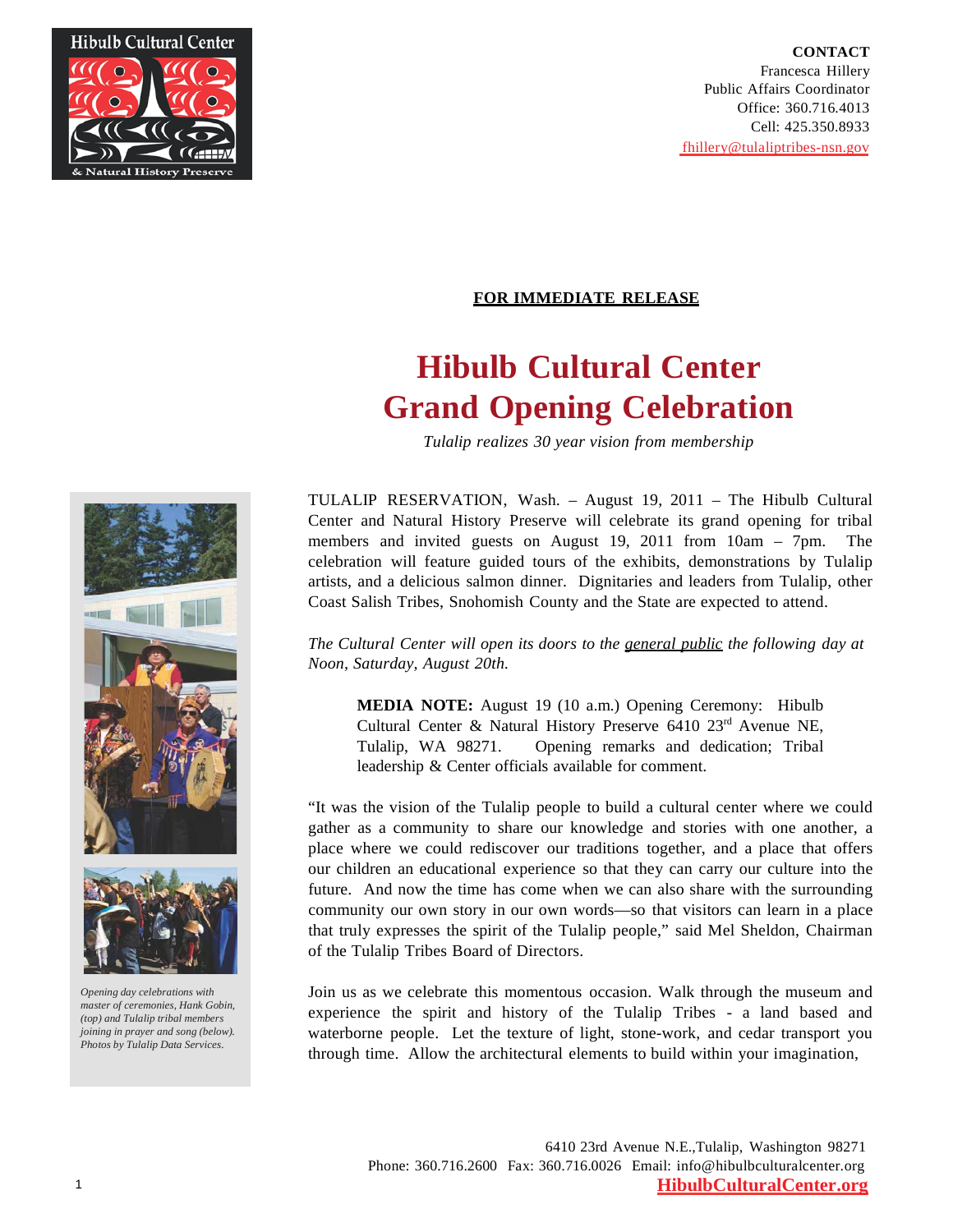





*Exterior of Museum (top), entrance doors(middle), main gallery 15 foot welcome figures (bottom). Photos by Tulalip Data Services.*

a bridge from inside to the natural world outside, where tall cedars stand watch and wildlife proliferates, where mother-nature offers up her gifts of food and medicine to the people—experience the transparency between hearth and the natural world that has defined the spirit of our culture for time immemorial.

Sit in a cedar longhouse which is built into the museum and, with the assistance of an interactive media system, learn about the history of how our people used and continue to use, the longhouse and the role it has played in our spiritual, political, and everyday lives. As you walk down the main corridor of the museum look at the beautiful craftsmanship that our contemporary artists have contributed by way of story poles, carvings, and art-stenciled design elements that are a permanent part of the museum's interior structure.

In our permanent exhibit learn about our binding relationship to cedar and salmon. Learn how our weaving, fishing, and cooking technologies helped to define our culture. From the distant past into modern times learn how colonial policies and the relationships between the Tulalip people and settlers continue to affect the community even today. Individual sections of the permanent exhibit tell the story of the boarding school here in Tulalip, the Point Elliot Treaty, an explanation of how our government is structured, and a genealogy wall that lists every tribal member, past and present. Our temporary exhibit **"Warriors: We Remember**" tells the story of the Tulalip Tribe's military tradition that was born of a warrior spirit. The exhibition honors the Tulalip men and women that served our country in times of conflict and peace, so that we may live with an enduring sense of freedom.

For centuries the people of the Tulalip Tribes relied on the region's natural environment for food, clothing, commerce, culture and protection. With extensive landholdings in the Puget Sound area, the Tulalip people traveled the highways of the Salish Sea and Pacific Ocean to promote a thriving culture. Year-round activities included trading and socializing with hundreds of Tribes, and hunting and gathering an abundance of wildlife, seafood, cedar, and plant life. In the  $21<sup>st</sup>$ century, the Tulalip people are challenged to maintain, rebuild, and restore their cultural ways.

The Hibulb Cultural Center and Natural History Preserve will serve to deepen Tribal membership participation and awareness of our traditions. With a 23,000 square foot cultural center, a 10,000 square foot collections wing, and a 42 acre natural history preserve, current and future generations can share in the rich culture of the Tulalip people. Behind the Center's mission is an effort to ensure a sense of pride, permanence, and future in the hearts and minds of its membership. From the mid 1800's until the 1930's, Tulalip Indian Boarding Schools separated children from parents, compromising family life and suppressing Coast Salish culture, history, life-ways and spirituality. This effect on  $4 - 5$  generations lingers today, adding urgency to Tribal government's role in sponsoring cultural rediscovery.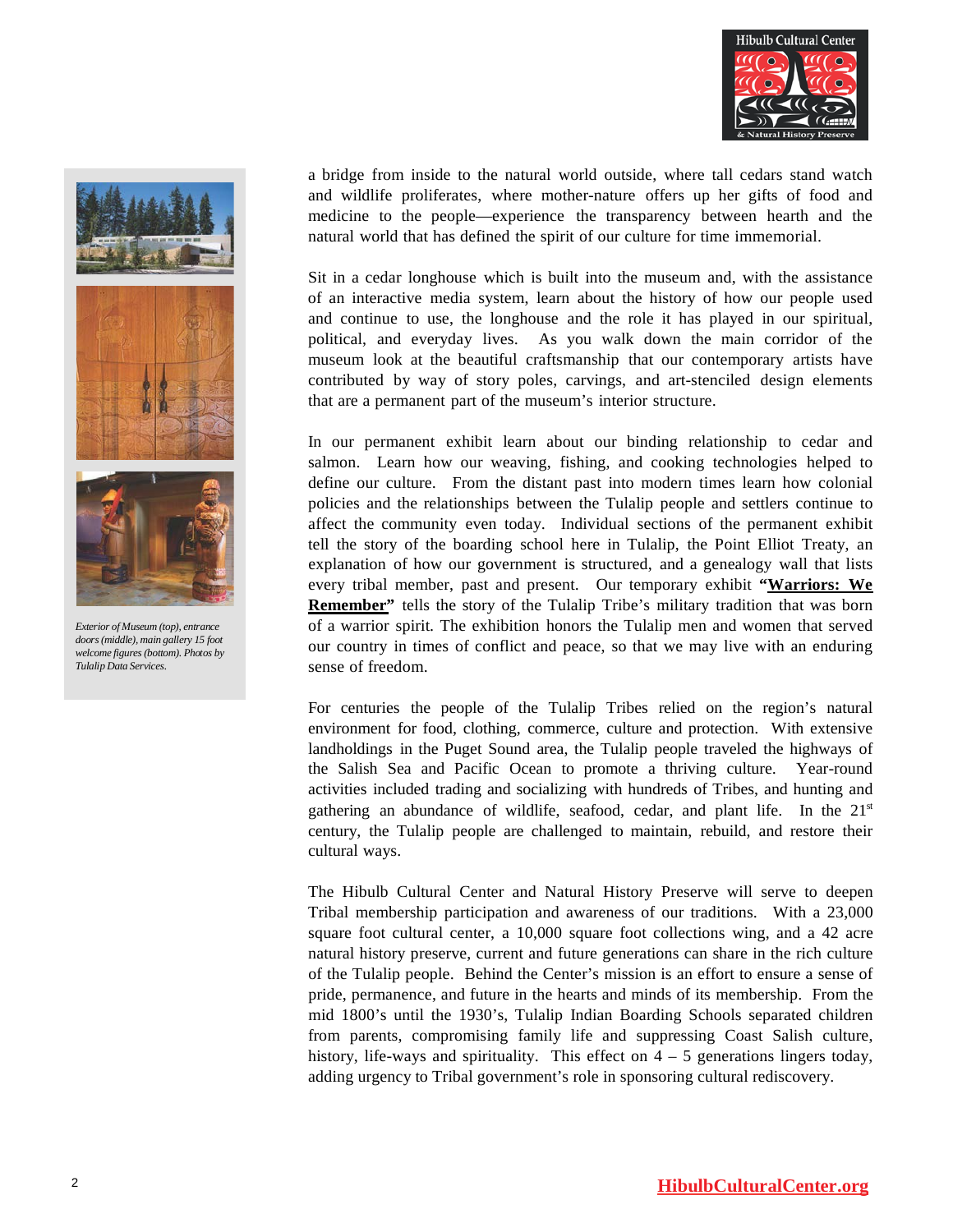



*Salmon windowetching (top),*   $interactive$  *cedar tree display* (middle),

*photos by Tulalip Tribes Communications Department. Longhouse totems(bottom), photo by* 

*Tulalip Data Services.*

"We have dreamt about this day for many years," said Hank Gobin, Director of the Hibulb Cultural Center and Natural History Preserve. "Words cannot express the joy we feel that our cultural center is open and ready to educate and inform the Tulalip community, and the world, about our vibrant culture. While our priority will be helping our Tulalip youth and membership with the rediscovery of our traditions, values and life-ways, we will share our dream with everyone. " said Gobin. "With our service to the community, we hope to remove stereotypes and barriers and promote more understanding and respect for our history, traditions and future direction."

Thirty years ago tribal elders had a vision for a cultural center and museum that would assist young tribal members in learning their traditions and history--a place where cultural classes in weaving, carving, language, and other traditions would be offered to Tribal members, and a space that would allow the Tulalip to share their journey with the world. Following the initial development of the Collections Facility in 2008, Phase II construction began on the Museum. Phase III will now focus on restoration and enhancement of the 42-acre Natural History Preserve, an outdoor extension of the museum and collections facility.

Behind the scenes at the Hibulb Cultural Center, the Curation Facility features a fully certified collections and archeological repository, and staff for field work in archaeology and reparations. Hibulb Cultural Center was the first tribal facility certified by the state of Washington. Reflecting a Tribal commitment to a more proactive role in protecting historic sites and burials, the curation facility is entrusted with the solemn responsibility to manage historic Tribal artifacts and burials that are discovered throughout Puget Sound.

The Natural History Preserve, which is 5% complete, will benefit from the assistance of partnerships between the community, other institutions and organizations. The Center will seek funding to finance the tribe's vision for the preserve: which includes large-scale environmental restoration projects, walking paths, an observational platform to look over the estuary, a totemic sculpture garden, visiting artist accommodations, a carving shed, a canoe storage facility, and various gardens that will supply food and medicine to the tribal membership.

The following companies and agencies were involved in planning, design, and construction:

- StastnyBrun Architects, Inc. / Architects (Oregon)
- AldrichPears / Exhibit Designers (Vancouver BC)
- Pacific Studio / Exhibit Fabricators
- Lisa J. Watt / Professional Museum Consultant
- Warner and Associates Museum Consultants<br>• Cascade Design Professionals Inc. / Structura
- ❖ Cascade Design Professionals, Inc. / Structural Engineers<br>❖ GLUMAC / M.E.P. Engineers
- GLUMAC / M.E.P. Engineers
- Benya Lighting Design
- Springline Design, LLC / Civil Engineers
- Outdoor Studio, LLC / Landscape Architects
- TTHAPS Tulalip Tribes Construction Department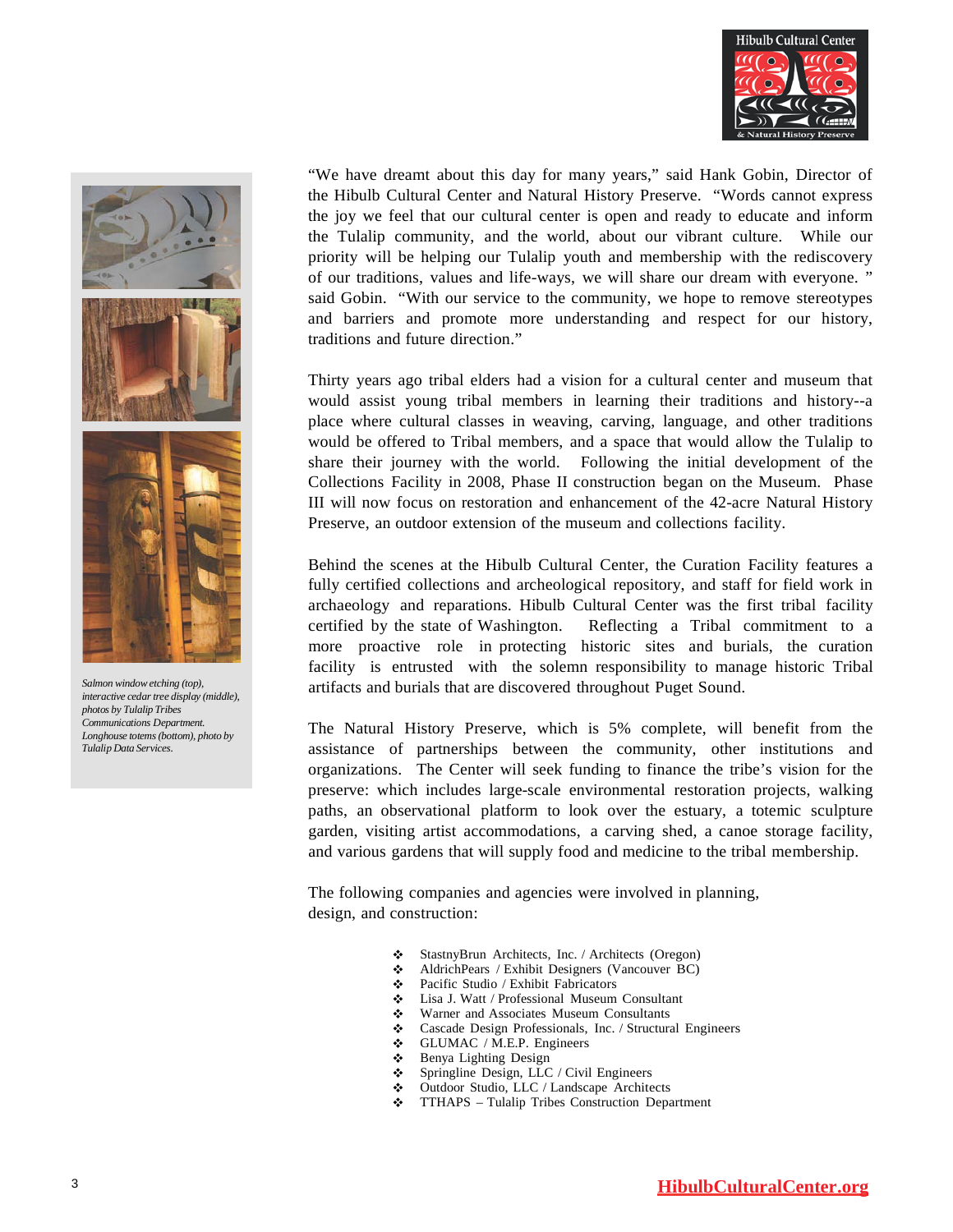



*Salmonberry plant Tulalip Reservation. Photo by Tulalip Data Services.*

#### **ABOUT THE TULALIP TRIBES**

The Tulalip Tribes are federally recognized successors in interest to the Snohomish, Snoqualmie, Skykomish and other tribes and bands signatory to the Treaty of Point Elliott. The 22,000 acre Tulalip Indian Reservation is located The Tribes maintain an aggressive environmental preservation program, both on and off of the Reservation to complement the Snohomish region's natural resources: marine waters, tidelands, fresh water rivers and lakes, wetlands, and forests. Developable land and an economic development zone along the I-5 corridor provide revenue and services for Tribal members. Tribal government provides health and dental clinics, family and senior housing, utilities, cultural activities, schools, childcare, higher education assistance, recreation, cultural and historical activities. The Tribes have approximately 4,000 members, with 2,500 members living on the Reservation. The governing body is the seven-member Tulalip Board of Directors. For more information, [www.tulaliptribes-nsn.gov.](http://www.tulaliptribes-nsn.gov/)

# # #

#### HIBULB HOURS

Admission information, group discounts, rental information and membership is available on our website.





*Exterior of museum. Photo by Tulalip Data Services.*

6410 23rd Avenue N.E. Tulalip, Washington 98271 Phone: 360.716.2600 Fax: 360.716.0026

Email: [info@hibulbculturalcenter.org](mailto:info@hibulbculturalcenter.org)

# **HibulbCulturalCenter.org**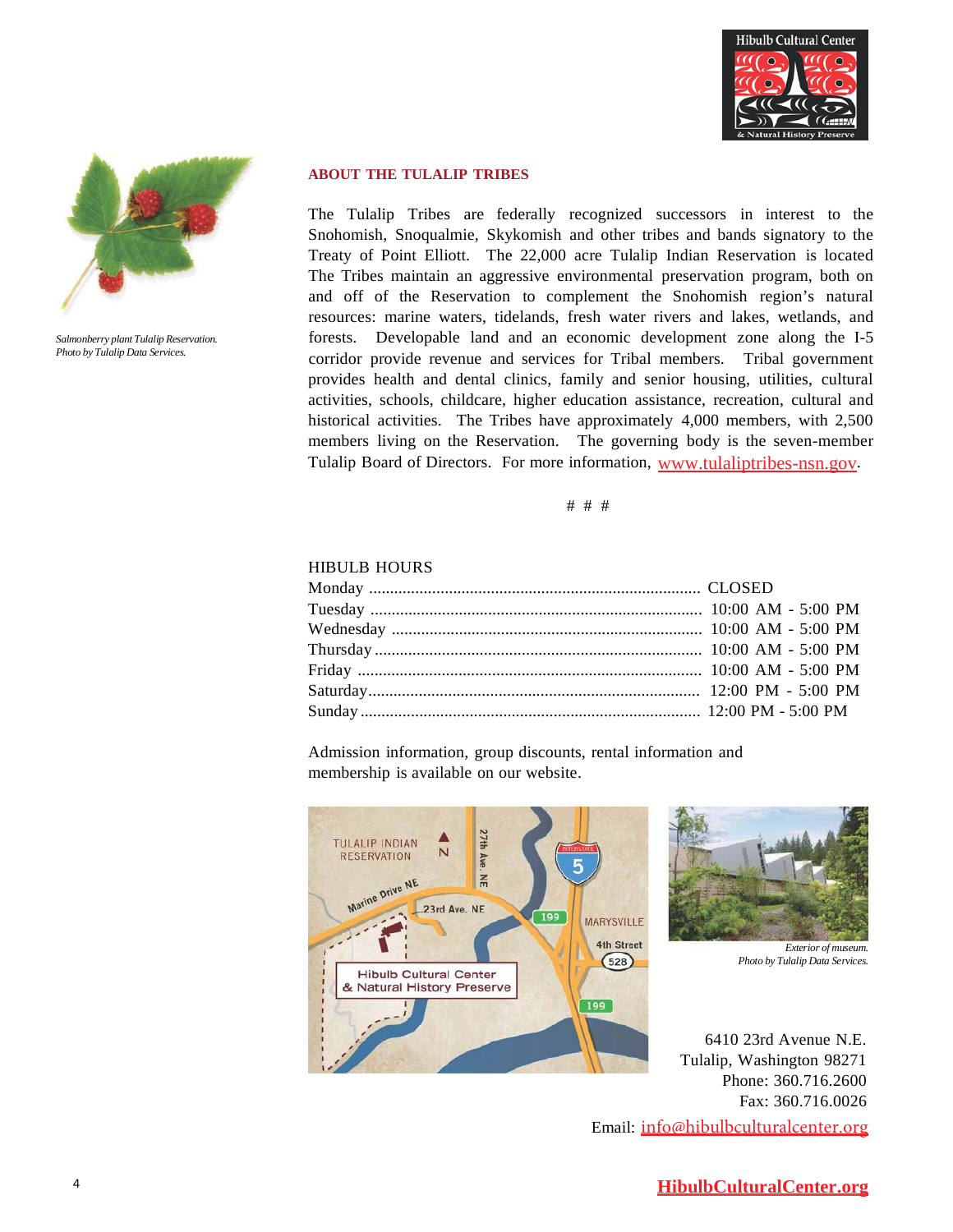

# **MAIN GALLERY**

Journey of the Tulalip People

Come and share the journey of the tulalip people.

# haʔɬ kʷi sɬčilləp. <sup>g</sup>ʷəgʷabitubu<sup>ɬ</sup> ɬi <sup>ʔ</sup>al ti sʔibəščəɬ.

Each tribe of our ancestors lived in communities united by land, language and culture and related by marriages and friendships.

The history of our people echoes over the coasts, rivers and mountains of our homeland; where the descendants of the Snohomish, Snoqualmie, Skykomish and other allied tribes and bands united by land, language and culture, and connected by our waterways and rivers.

#### **TULALIP HISTORY**

"Tulalip" comes from the Lushootseed word  $dx^{\prime}$ lilap (far towards the end) this refers to the wide berth cut by canoes entering the bay, around the sandbar on the south side, to avoid running aground.

Tulalip tribal members are the direct descendants of the Snohomish, Snoqualmie, Skykomish and other allied tribes and bands who were signatory to the 1855 Treaty of Point Elliott. In 1855, we were required to give up millions of acres from the Cascade Mountains to the east, the islands of the Puget Sound to the west, as far as Canada to the north and south almost to the Duwamish River for four small parcels of land. Many of our ancestors were forced to relocate their After our ancestors signed the Treaty of Point Elliott, many people from separate and distinct tribes and bands came to live at Tulalip. In 1934, the federal government passed the Indian Reorganization Act. This legislation restored selfgovernment and the ability to manage our lands. We adopted our first Constitution, which declared that all the people living at Tulalip would be known as the Tulalip Tribes. Our elders determined that adopting a constitution was the best way to serve all our people. On October 3, 1936, the members of the Tulalip Tribes voted to accept the new Constitution by an almost unanimous vote of 85 to 3.

# **THE TREE ITSELF** ti <sup>ʔ</sup>acə<sup>c</sup> !payʔac

Cedar

*"Cedar is like our mother. Our whole lives were encircled with cedar."* — dxʷ<sup>s</sup> !ius *(Jerry) Dennis Jones, Tulalip Master Carver (1940–2003)*

The background image of the giant Cedars sets the stage to learn the importance of the Cedar tree and how our people used this most precious resource. You can explore the tools, materials and how they were used. The photograph for this Cedar mural was taken in the Mount Baker forest, which is a part of our traditional territory.



*Cedartree carving, entrance to main gallery. Photo by Tulalip Data Services.*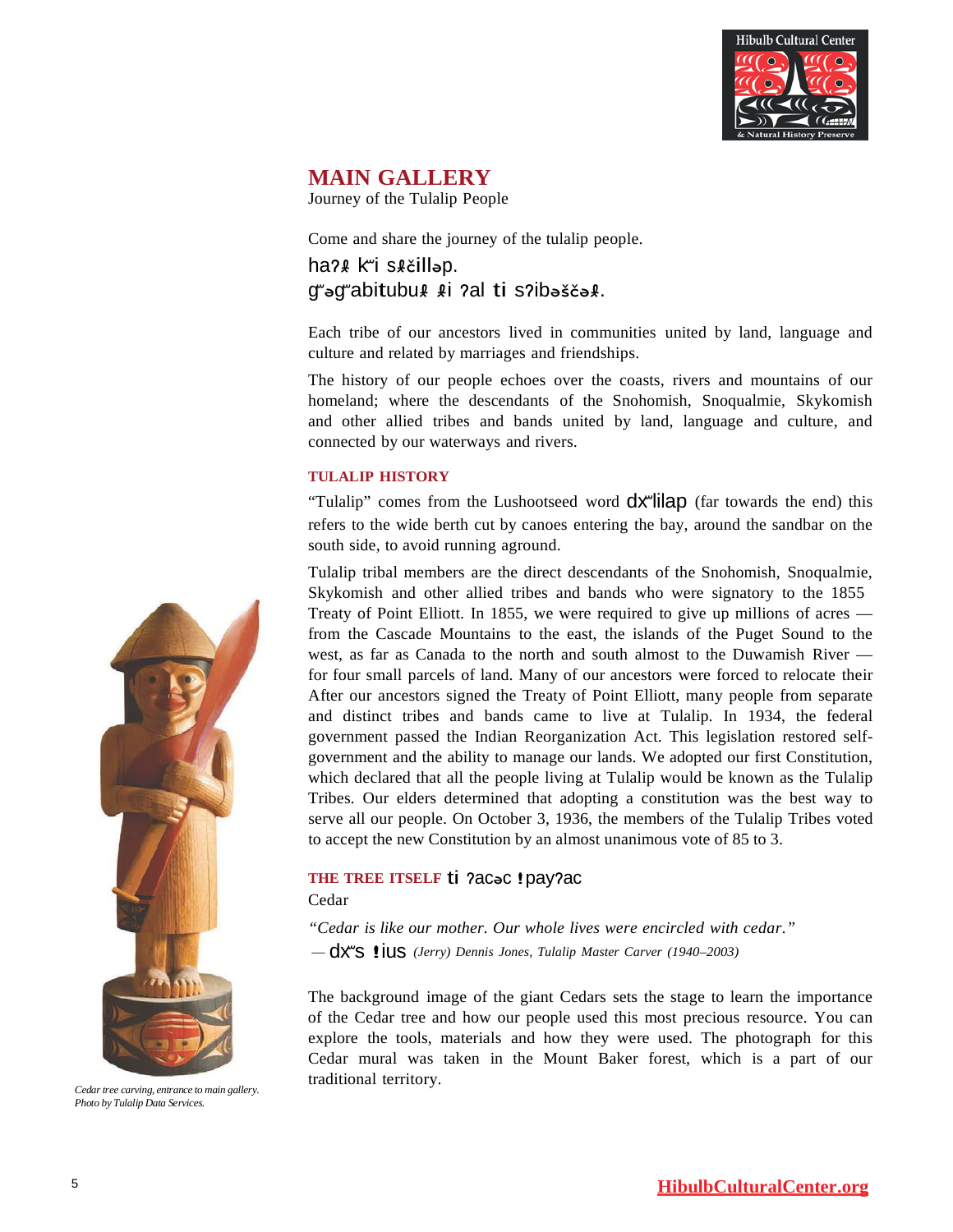





*River and fish habitat display, main gallery (top), photo by Tulalip Data Services. Annie Katie's Hut (Historic center image), and Coast Salish basket (bottom artifact), photos provided by*   $Hibulb$  *Cultural Center & Natural History Preserve.*

The **!a?!a? dx shuyalik** (Creator) gave our people the Cedar as a gift to

serve us throughout our lives. Every part of the tree is used and nothing is wasted. It touches every part of our lives. Our ancestors, like our people today, offered a prayer to honor the spirit of the tree. We harvest cedar roots, bark, tools, baskets and bowls to long-lasting carvings. It has medicinal and spiritual understanding how to use and protect cedar for future generations.

# **OUR FISH, OUR LIFE** sʔuladxʷčəɬ shəliʔčəɬ

Our culture and survival depended on the salmon's annual return.

# Salmon People S?uladx" ?aci#talbix"

The salmon, they are not really fish at all; they are salmon people, they grow in the sea and come home to our rivers year after year.

The image of the north fork of the Snoqualmie River captures the beauty of our homelands. The fishing hut is a replica of the camp of Annie's Katie in 1904 on Tulalip Bay. The baskets and tools are actual artifacts used by our people. We are fishing people. Every spring and fall, salmon crowded the creeks and rivers on of this great gift. During salmon runs, families traveled to their fishing camps along the shorelines. They worked hard building temporary shelters, collecting firewood and setting up for drying the catch. Men prepared their canoes and fishing gear to fish day and night. Women and children cleaned and prepared the catch to preserve the salmon for their winter supplies.

# **TAKE A CLOSER LOOK AT THE SNOHOMISH RIVER**

The digital images of the Snohomish River give you a snapshot in time. The river has changed drastically in 100 years. Today we struggle to save our salmon runs.

The Vashon glacier once covered all of the Puget Sound region. It retreated 12,000 years ago. The fossil record consists of evidence of plants and animals including cedar and fir trees, horses, bison, caribou, wooly mammoths and mastodons. Our ancestors also settled into this ancient landscape.

It did not take long to change our ancestral land once the new settlers arrived. Habitat suitable for raising a variety of young salmon disappeared as the first settlers began clear-cutting the forest, building roads, and re-channeling the Snohomish River. Prior to development, the lower estuary of the Snohomish River could support approximately 2.6 million young salmon.

*"The problem is that the habitat is just disappearing." —Terry Williams, Commissioner, Fisheries and Natural Resources, Tulalip Tribes*

#### **SEASONAL LIFEWAYS**

For our ancestors, life depended on the seasons. Our ancestors understood these seasonal patterns like a calendar. Winter was a time for our ancestors to return to their permanent villages along our waterways. Spring and summer gatherings brought families out of their winter villages to travel to their family camping grounds. The autumn was when our ancestors traveled through our territories to harvest salmon and shellfish and to gather mountain blueberries and a variety of roots and plants to use for cooking, medicine and teas to store for the winter.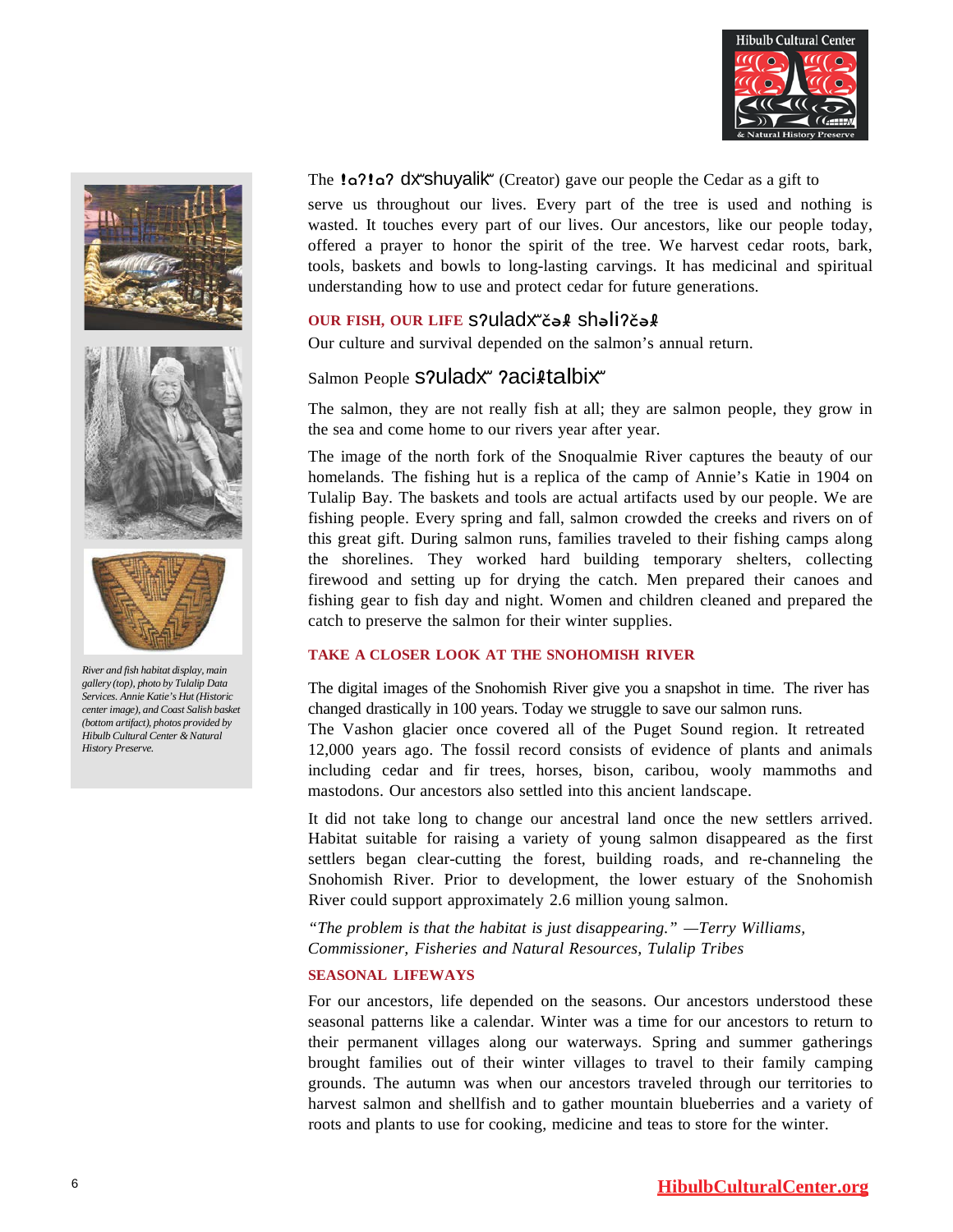





*Totem detail of welcome figure entrance to main gallery (top), and entrance door carving detail (bottom), photos by Tulalip Data Services*

#### **TEACHING GENERATION TO GENERATION**

Early northwest settlers had mixed opinions of our people. Some settlers enjoyed the fresh foods that we provided and welcomed our labor while others refused to hire us. For the most part, our people accepted the early settlers as we would any other neighboring tribe and rapidly adapted to the new economy. We offered travel and shipment of goods throughout the territory. Our people traveled all over for work and for fishing, hunting and gathering. Our ancestors tried to maintain our traditional life ways. However, non-Indian landowners, as well as federal, state and local laws, soon restricted our access to our usual and accustomed areas; additional restrictions prohibited the practice of our religion; and our children were removed from our homes and sent to boarding schools.

*"Respected elders have always told me that the reason the [Tulalip] people were interested in the Catholic way was because it so closely resembled their own ancient lifeway. This doesn't surprise me for I understand that there is one mystery, one source of all wisdom and goodness". — Father Pat Twohy, November 18, 2008*

#### **A LIFE BUILT ON STORIES**

# ti syəyəhubčəɬ gʷəl həliʔadadčəɬ

*"They told me stories which would create in me the desire to become brave, and good, and strong, to become a good speaker, a good leader, they taught me to honor old people and always do all in my power to help them." — William Shelton, Tulalip Tribal Leader (1868–1938)*

#### **STORYTELLERS HAD A GIFT**

When we listen to a story today, we might sit back and relax. Our ancestors were much more active in their listening. Stories told about history, personal feelings, food gathering and traveling. They connected our ancestors to our land, culture and language. Storytellers shared more than the story itself. Stories also answered questions about life, love, and relationships, and they provided instructions about appropriate behavior and conduct.

Traditional stories took time to tell. Gifted storytellers engaged their listeners with the stories' characters by animating voices and the sounds of nature. People visualized places, feelings, sights and sounds that helped them to remember a story. Today, churches and longhouses owned and operated by our people continue to follow traditional storytelling methods of teaching and to incorporate an interfaith philosophy.

Some stories are owned by particular families, like owning a book—handed down generation to generation within their family. It is important to respect and remember to acknowledge the person who teaches you a story. Other stories were shared and all storytellers had the right to tell these stories. These are stories about the Great Changer or other beings and how they created our world.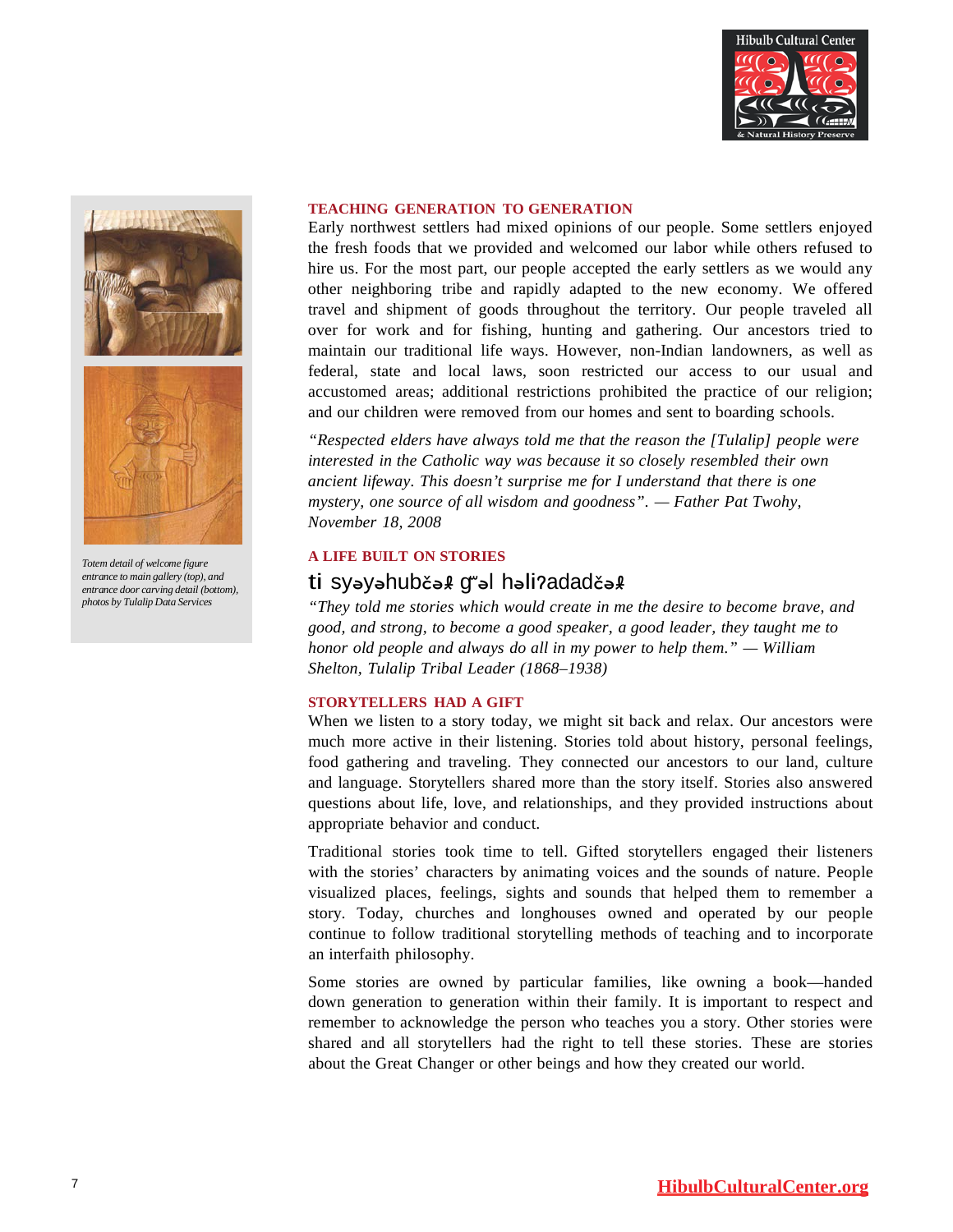

# **OUR ANCESTRAL LANDS** tiʔiɬ tugʷəɬ dibəɬ swatixʷtə<sup>d</sup>

Our lands ranged far beyond the boundaries of the Tulalip Indian Reservation. Our people claimed many areas for their winter villages and summer encampments, especially sites for fishing, hunting and gathering. Our people's teachings connect us to the plant and animal world, to the human world, and to the land and sea. We are caretakers of the earth; we care for the land, trees, animals, water and fish. Out of this care-taking relationship, our ancestors created specific names, songs and stories about our territories throughout the Salish Sea and over the Mountains.

# Snohomish sduhubš

The Snohomish tribe was one of the largest and most respected tribes in the region. Four of their main villages were !! a?qs, at Priest Point; dag as!, on the southern tip of Whidbey Island; !a!  $qqs$ , across from Tulalip at Sandy Point; and **hibulb**, their main village and original home. From these areas here, they controlled nearby rivers and coastline.

# Snoqualmie sduk"albix"

The Snoqualmie tribe lived inland along the Snoqualmie River, above and below the Snoqualmie Falls. In summer, they hunted in the Cascades and visited families of the coastal Snohomish tribe to feast on seal, sturgeon, clams and salmon.

# Skykomish S! İX<sup>w</sup>əbš

Skykomish villages were located along the Skykomish and Foss Rivers on a narrow, flat area hemmed in by the steep mountains of the Cascades. Year-round, the Skykomish traveled deep into the Cascades on hunting expeditions. Skykomish means "upriver people."

# **TRADING PARTNERSHIP** sʔ<sup>a</sup>!txʷudaqtə<sup>d</sup>

As Coast Salish people our trade routes stretched north through Canada west to the Rocky Mountains and south to California and beyond.

Trade protected friendships with our neighbors and provided the opportunity to arrange marriage partners between villages. Our ancestors' trade routes went north into Canada, east into the Rockies and south to California. There was a great deal of trade between our ancestors and our neighbors. Some of the most highly prized items traded between tribes were eulachon oil and wooly-dog and mountain-goat wool. Another rare trade item was metal. We traded our baskets, carved bowls, spoons, traditional medicines and plants and other items for what our neighbors had abundant in their territories.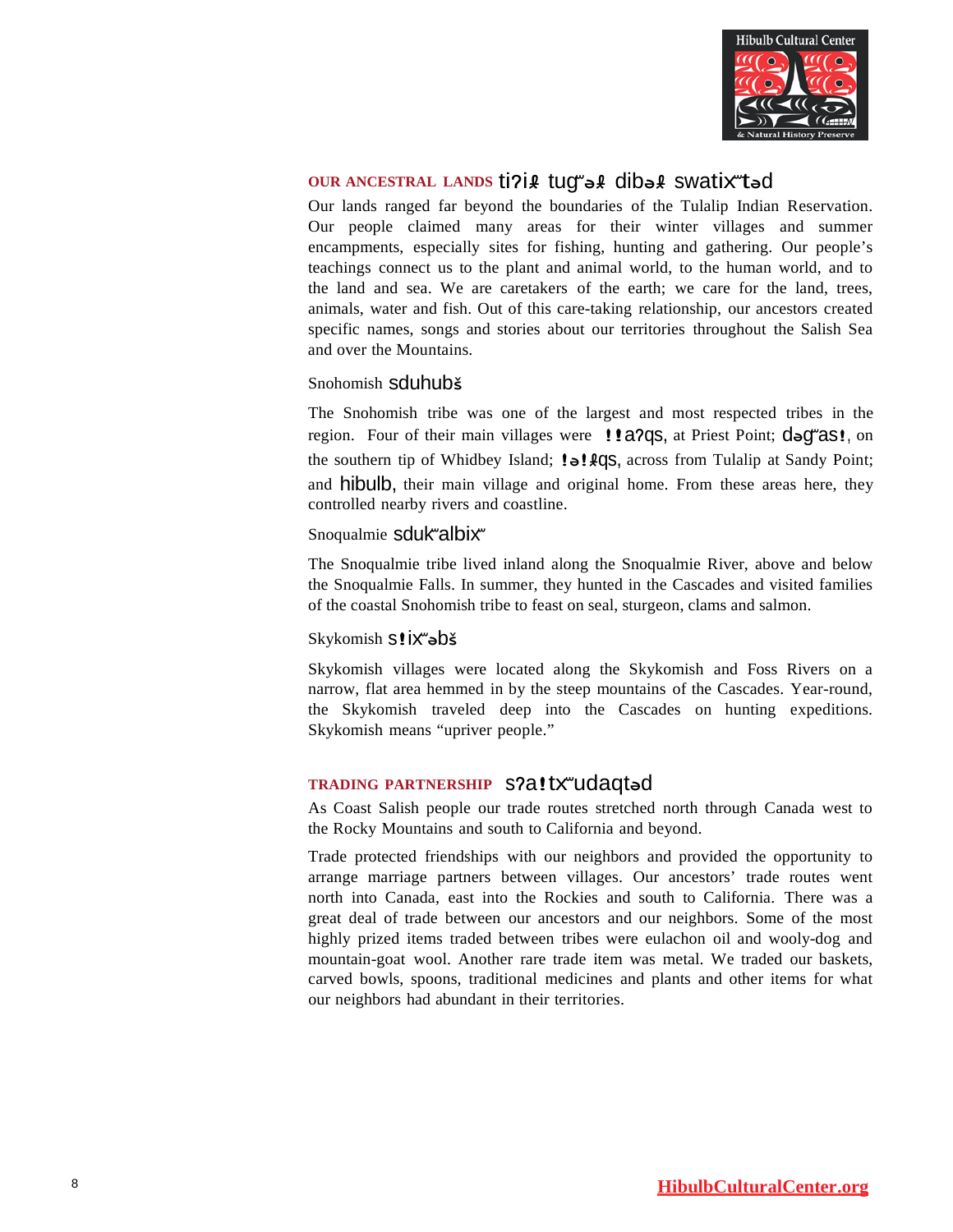





Center cedar plank ring inside main<br>gallery (top), Worker at Tulalip Fish<br>Hatchery, Tulalip Reservation. Photos *by Tulalip Data Services.*

#### **THE CENTER CEDAR PLANK RING**

The center ring in the middle of the exhibition represents the spokes of a basket. The spokes are the foundation of a cedar basket. This circle represents not only our culture and our lands but our current day leadership. The stories you see in this circle is about our commitment to preserve our culture for future generations, both spiritually and financially through our business endeavors.

#### Environment

The videos in this section tell the visitors about the ongoing restoration of our watersheds and what we are doing to protect them.

The Point Elliott Treaty of 1855 defines our right to protect our lands and resources. In the treaty, we have a guaranteed right to hunt, fish and gather in our territories. Today, due to the loss of habitats and decreased fish and game populations, we now assume the responsibility for the protection of these resources. Our right to the resources would be worthless without a healthy environment.

#### Culture

The videos in this section tell the visitors about our lifeways and how we continue to keep our cultural fires burning through language, stories and spiritual practices.

#### **STRENGTHENING OUR WAY OF LIFE**

# <sup>ɬ</sup>učalad čəɬ tiʔiɬ <sup>g</sup>ʷəɬ dibəɬ !ə!usadad

*The vision expressed in the Constitution of the Tulalip Tribes empowers the Board of Directors "to cultivate and preserve Native Arts, crafts, culture and Indian Ceremonials." (Article VI, Section 1.Q)*

In acknowledgement of the importance of keeping our culture alive, in 1992 the Board of Directors authorized the hiring of staff for a Tulalip Lushootseed Language Department and entrusted it with the responsibility to assist the people of Tulalip in realizing the vision expressed in the Constitution as it related to their ancestral language, stories and spiritual lifeways.

#### **LEADERSHIP**

*"A True Leader Is a Slave to the Needs of His People"* təɬ sdᶻixʷqs gʷəl sixʷ kʷaxʷad

— !ʷə!ʷičə<sup>b</sup> *Kenny Moses Sr., Tulalip Spiritual Leader (1927–1994)*

Leadership Is A Shared Responsibility.

Our ancestors trained children to be leaders from birth. Over time, a person who rose to the position of leader did so through hard work and good behavior, hoping to earn the privilege of being called **Si** $\overline{2ab}$  (a person who holds wealth). "Wealth" was not based on material wealth, but on wealth of knowledge, wisdom, spirituality and integrity.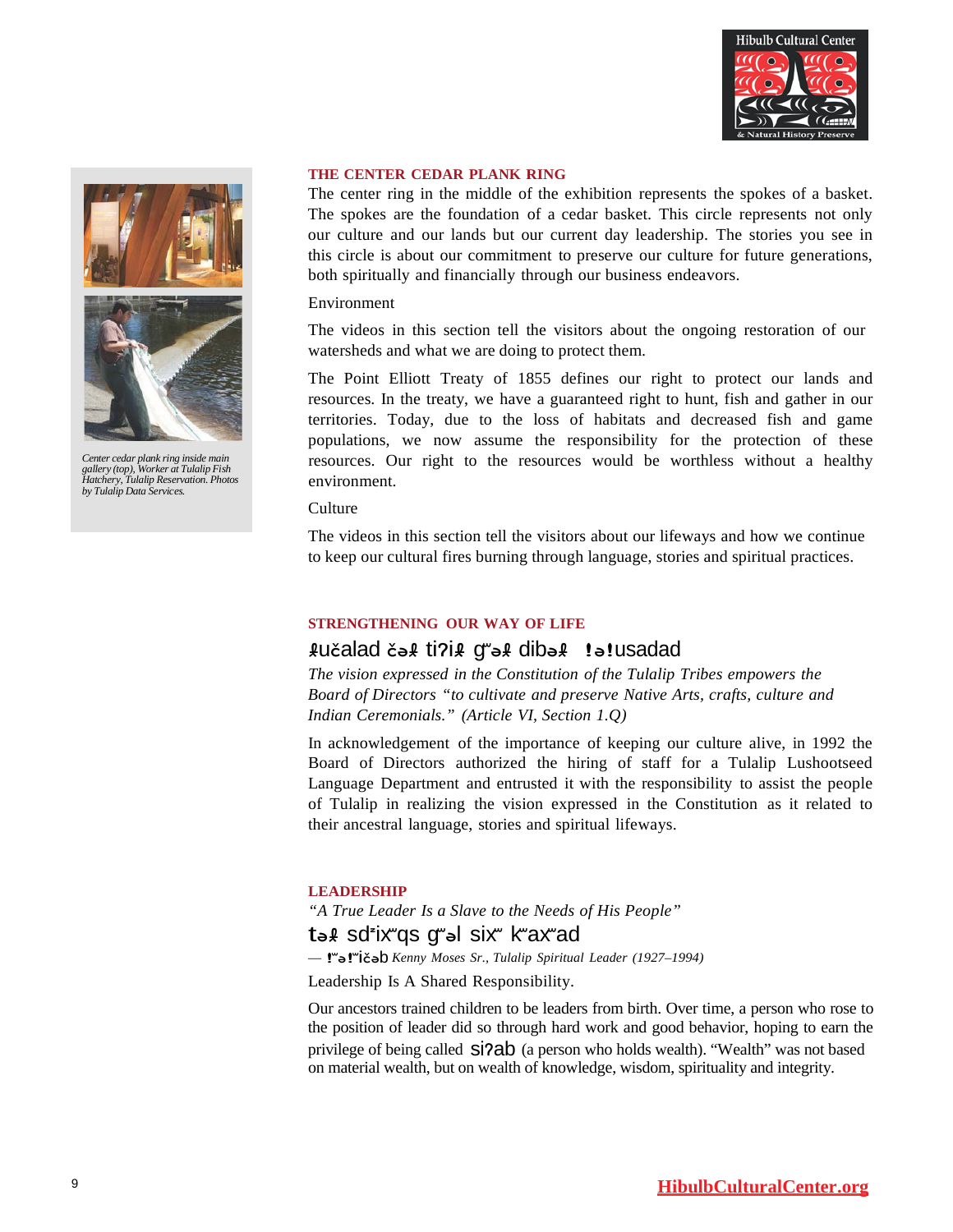



*Tulalip tribal member carving canoe (top), and Tulalip Tribes Administration Building (bottom). Photo by Tulalip Data Services.*

#### **TULALIP TRIBES CULTURAL VALUES ARE A PART OF OUR ECONOMIC RECOVERY**

Today we work towards sustaining our tribal community and our culture continuity. Our businesses attract more than 6 million visitors a year to Snohomish County. We provide jobs for our tribal members and our non-Indian neighbors. The Tulalip Tribes is one of the largest employers in the County. Nearly three quarters of the hundreds of millions of dollars generated by our Quil Ceda Village Business Park go to communities throughout Washington State. We help fund education, housing, public safety, and human services and environmental services with gaming revenues.

Over the last century, we have nurtured programs to protect our salmon and its habitat. We take this responsibility very seriously—implementing programs above and beyond many regulations for environmental protection. We know if we lose our natural resources, we may lose our way of life. We are very fortunate that we maintain a connection to our ancestors' knowledge and wisdom and values.

Our culture and our core values continue to define us. Contrary to popular belief, Native Americans do not receive special treatment from the federal government simply because they have Native blood. Our tribe maintains a legal relationship to the U.S. government through a binding treaty we signed in 1855. Our treaty does not preclude us from paying federal income taxes. As a sovereign entity, our tribal government has the power to levy taxes on our reservation lands to support roads, utilities, police, and other services. As a result, our people as well as our non-Indian neighbors pay a Tulalip tax on goods and services purchased on the reservation from Tulalip-owned businesses.

The Tulalip Tribes is a sovereign nation and we have always used our sovereignty in positive ways. We have the authority of self-determination on our own land. We have a government-to-government relationship with the U.S. government. We continue to respect the binding agreements spelled out in the treaty.

*"We gathered at Tulalip are one people. We govern ourselves. We will arrive at a time when each and every person has become most capable. We make available training, teaching and advice, both spiritual and practical."*

*—Vision and Mission Statement Tulalip Board of Directors*

#### **TULALIP TRIBES FAMILY TREE**

The Family Tree interactive exhibition is for our people to remember and rediscover their family connections. When a Tulalip Tribal member types in their tribal ID at the kiosk they will find their 4 earliest ancestors on the family tree graphic. Visitors can participate by typing in the example tribal ID and discover the ancestors of Harriette Shelton Dover. If they look throughout the exhibition they will discover some of her most cherished belongings. This Cultural Center was a long time dream for Harriette and we raise our hands to her son, Wayne Williams, for donating many of the artifacts you see on display.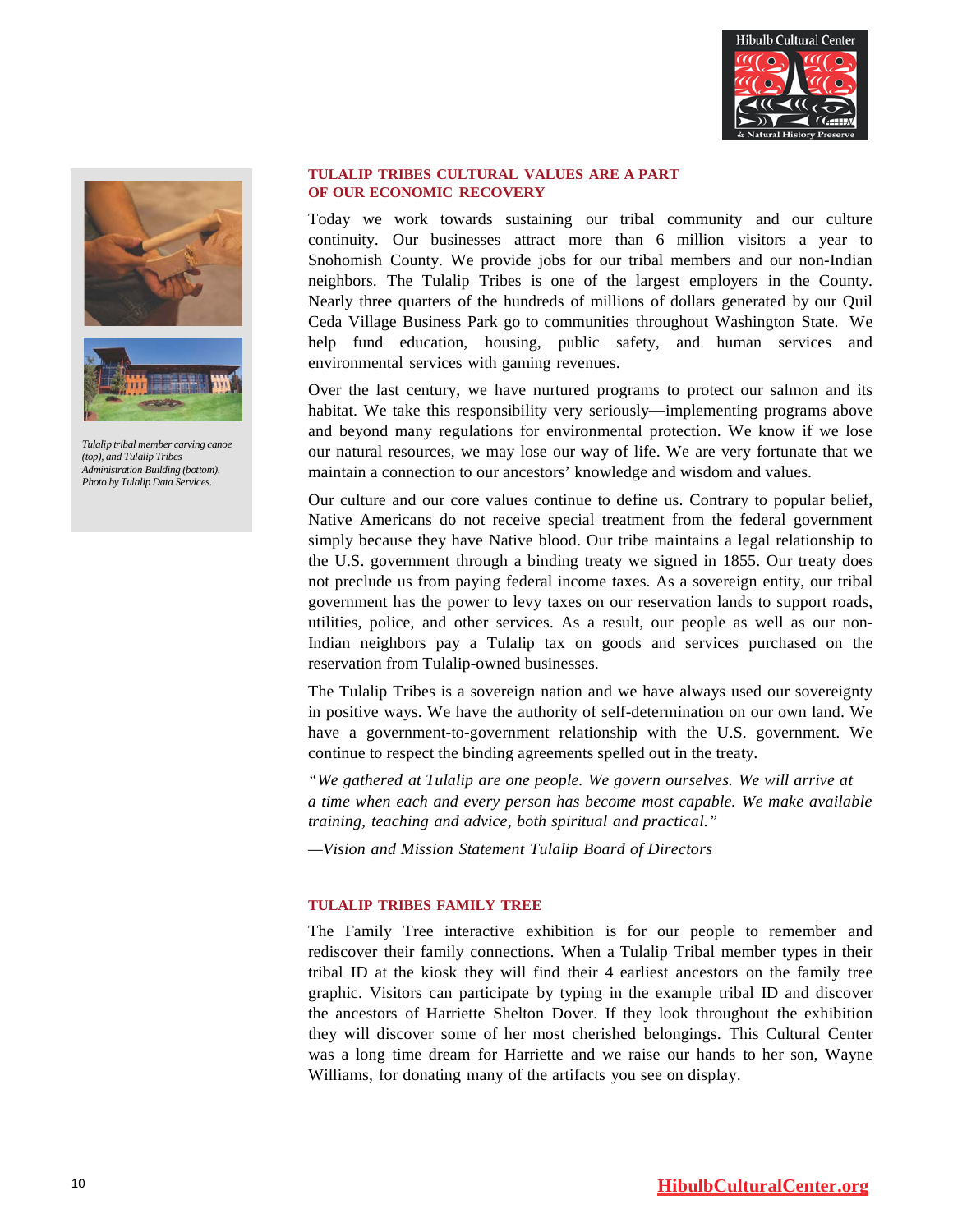



#### **TEMPORARY GALLERY** Warriors We Remember

Warriors from the beginning of time "Our Tribe has always valued the role of the Warriors."

*"From the beginning of time, the Snohomish, Snoqualmie, Skokomish and other people, who are now known as 'Tulalip People,' have always been warriors. The old ones have told us that the warrior was a protector, provider,*

*hunter, and gatherer and was gifted with a warrior spirit* (tubšadad)*. Warriors protected our people from invasion of our territories; they protected our fishing, hunting and gathering places. All the things necessary to ensure our cultural beliefs and lifeways.*

*"It is said that most of our early warriors stayed in the great village of Hibulb at the end of the bluff on the waterfront. A palisade fence surrounded the longhouses. From Hibulb, our early ancestors could see our enemies coming from a long distance. When our ancestors saw enemies coming, they would light a huge signal fire on the top of the bluff to let the other longhouses and villages across the bay and up the river know that enemies were approaching. This signal fire would give our ancestors time to prepare for the arrival of our enemies. Today, Legion Park in Everett is located on the bluff where our ancestral Hibulb village once stood. The Hibulb Cultural Center is named in honor of this great village."*

*– Hank Gobin, Hibulb Cultural Center Director*

The Tulalip Tribes military tradition was born of a warrior spirit that protected our families and territories. Warriors were expected to live a healthy and balanced life. In time of war they risked everything and many gave their lives to fulfill their role of protecting the people.

For the past hundred years, the same warrior spirit compelled our men and women to enlist in the United States Armed Forces—regardless of the racism many encountered and the hardships, nightmares, and abandonment they experienced upon returning home. They served in times of conflict and in times of peace so that we may live with an enduring sense of freedom.

# **CULTURAL WARRIORS**

Our cultural and traditional understanding of a high ranking warrior is that he is a "si?ab tubšədə? sd<sup>z</sup>ix qs." To us this means that not only is he a warrior, he is a warrior leader. He did this through hard work and good behavior. It isn't about his Military rank. It means that he is a good husband, father, provider, protector and defender of his family, his people, his territory and his tribe's interests. A cultural warrior is not just a fighter or defender. He is also a caretaker and caregiver for his family, his people and his culture. Our warriors fight to uphold these traditional values as well as our nation's values.



*Photos provided by Pacific Studios.*